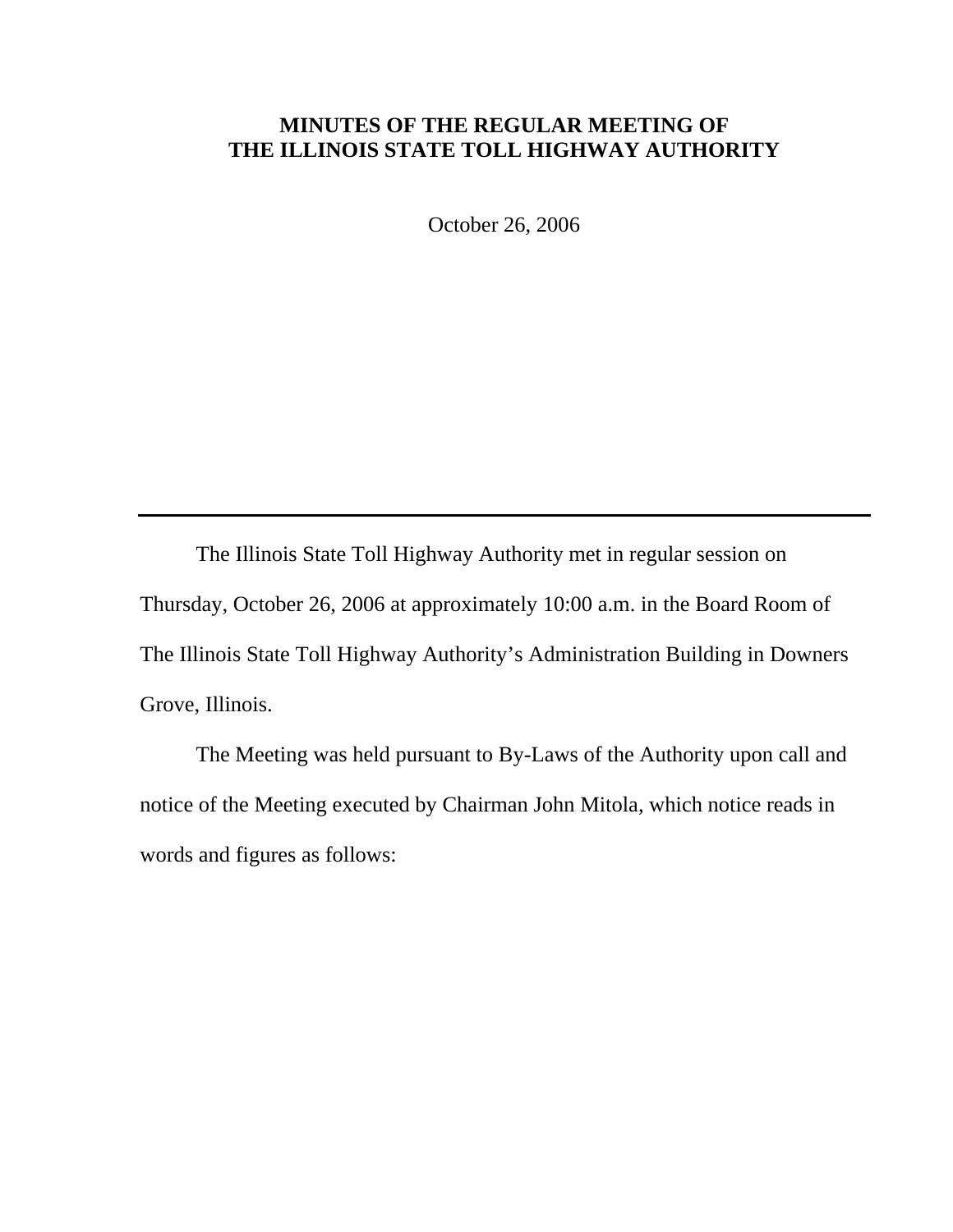## THE ILLINOIS STATE TOLL HIGHWAY AUTHORITY Administration Building 2700 Ogden Avenue Downers Grove, Illinois 60515

| Governor Rod Blagojevich        | Director Ronald Materick   |
|---------------------------------|----------------------------|
| <b>Secretary Timothy Martin</b> | Director Betty-Ann Moore   |
| Director David Andalcio         | Director George Pradel     |
| Director James Banks            | Director James Roolf       |
| Director Steven Harris          | <b>Director Carl Towns</b> |
|                                 |                            |

Pursuant to the provisions of Article IV, Section 2 of the Code of Bylaws of The Illinois State Toll Highway Authority, Notice is hereby given of the next meeting of the Illinois Tollway to be held on Thursday, October 26, 2006 at 10:00 a.m. in the Boardroom of the Administration Building in Downers Grove, Illinois.

> John Mitola Chairman

This meeting will be accessible to individuals with disabilities in compliance with Executive Order #5, and pertinent state and federal laws, upon notification of anticipated attendance. Persons with disabilities planning to attend and needing accommodations should contact the Americans with Disabilities Act Coordinator of The Illinois State Toll Highway Authority at (630) 241-6800, Ext. 1010 in advance of the meeting at 2700 Ogden Avenue, Downers Grove, IL, to inform of their anticipated attendance.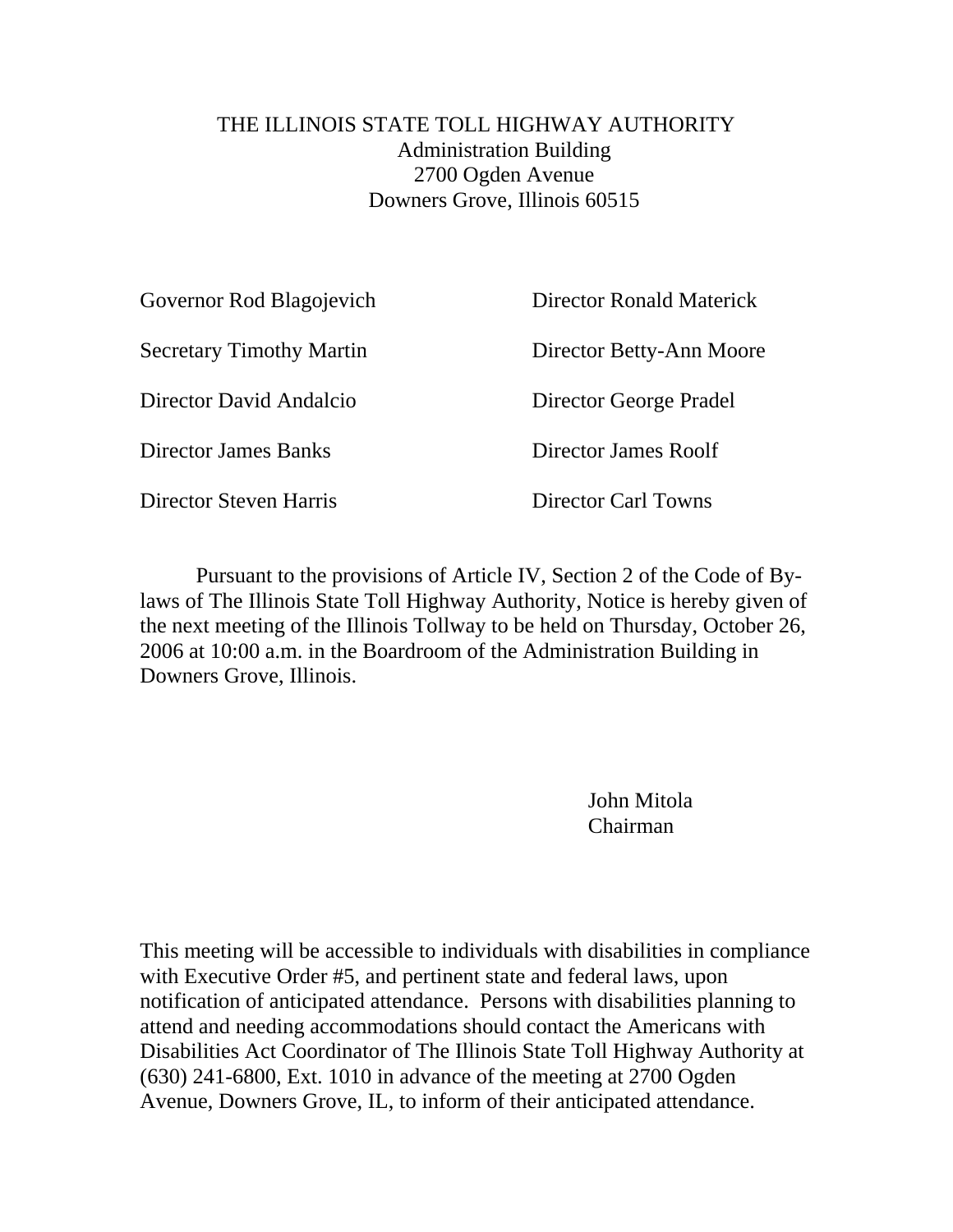Chairman Mitola stated that this is a regularly scheduled meeting of the Board of The Illinois State Toll Highway Authority and asked the Secretary to call the roll. Those present and absent were as follows:

Present: Absent:

 Chairman John Mitola Governor Rod Blagojevich Director Jim Banks Secretary Tim Martin Director Steven Harris Director David Andalcio Director Ronald Materick Director Carl Towns Director Betty-Ann Moore (via phone) Director George Pradel Director James Roolf

Chairman Mitola then called for public comment and Mr. Twohig addressed the Board regarding the Governor's name being on the overhead signs of the ORT lanes.

Chairman Mitola then called for a motion to approve the Minutes of the Board Meeting held on September 28, 2006. Director Banks moved for approval; seconded by Director Harris.

Chairman Mitola called for a voice vote, and there being "Ayes" and no "Nays", declared the motion carried.

Chairman Mitola then called on the Acting Executive Director. Mr. Brian McPartlin congratulated Jeff Dailey on being named Civil Engineer of the Year by the American Society of Civil Engineers. He also congratulated Mayor Pradel on Naperville being recognized for a public works project.

Mr. McPartlin then showed a video clip from NBC5 Chicago showing the progress of the I-355 South Extension Project and briefed the Board on lane closures this weekend due to construction.

Chairman Mitola then called on the Chief of Finance. Mr. Mike Colsch requested adoption of a resolution approving the Tentative 2007 M&O and Capital Budgets. This appears in the Appendage as Resolution No. 17445.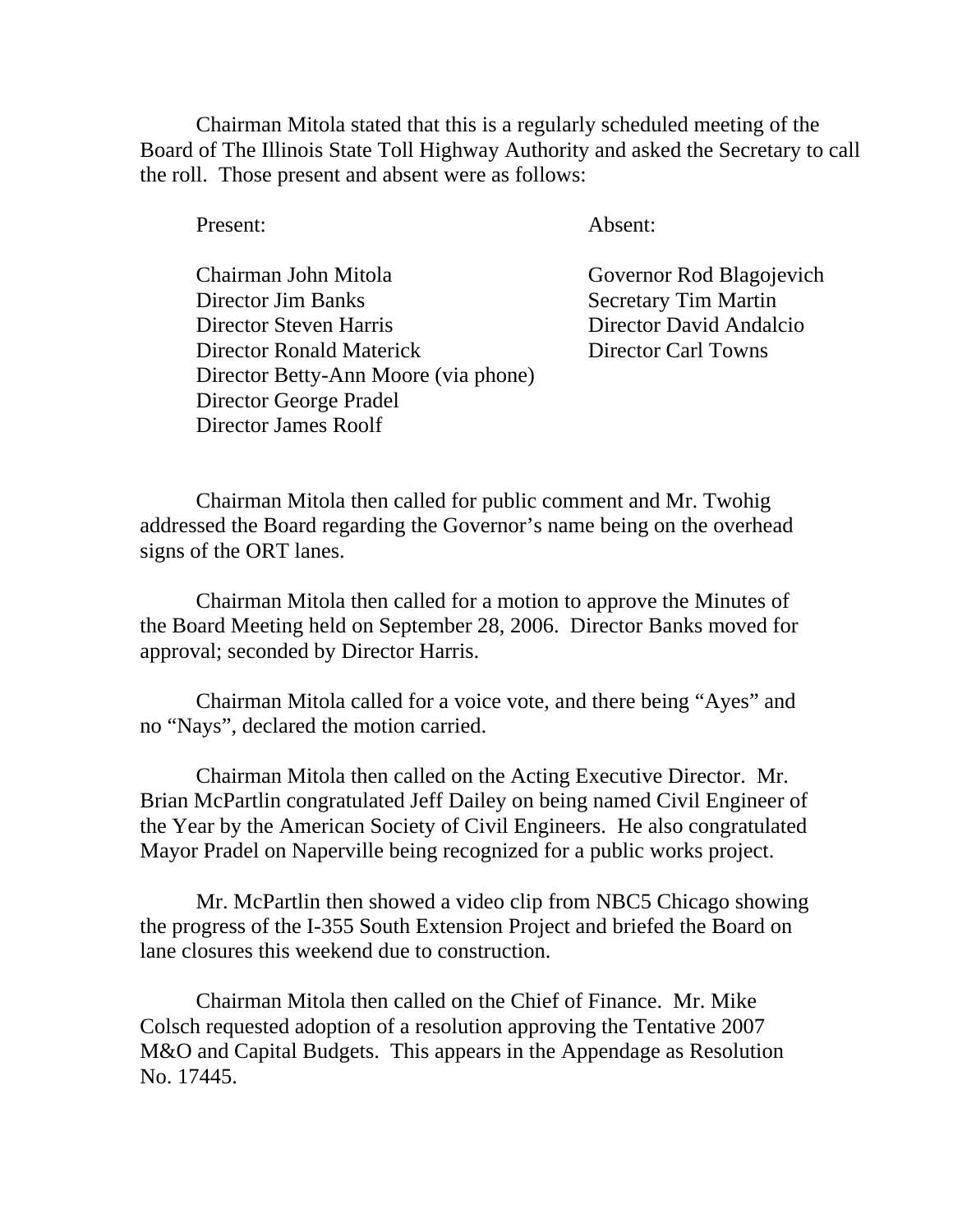Chairman Mitola called for a motion adopting said Tentative 2007 Budget. Director Materick moved for adoption; seconded by Director Roolf.

Chairman Mitola called for a voice vote, and there being "Ayes" and no "Nays", declared the motion carried.

Chairman Mitola then called on the Chief of Procurement. Ms. Rusty Castillo requested adoption of the following:

Award of Contract 06-0157 to Tepper Electric Supply for Luminaires and Components in the amount of \$110,000.00. This appears in the Appendage as Resolution No. 17446.

Award of Contract 06-0139 to US Floor Corporation for the Resurfacing of the Money Room Floor, in the amount of \$42,302.30. This appears in the Appendage as Resolution No. 17447.

Renewal of Contract 05-0070 to Bott's Welding & Truck Service; Service Spring Company, Incorporated; B & W Truck Repair, Incorporated; and Spring Align of Palatine, Incorporated, for Spring Repair, from \$17,500.00 by \$14,000.00 to \$31,500.00. This appears in the Appendage as Resolution No. 17448.

Dollar Limit Increase and Extension of Contract 04-6571 to Stewart Title Company of Illinois and Wheatland Title Guaranty Company for Title Insurance Services, from \$351,286.00 by \$100,000.00 to \$451,286.00. The revised expiration date will be March 31, 2007. This appears in the Appendage as Resolution No. 17449.

Chairman Mitola called for a motion adopting the Awards of Contract 05-0157 and Contract 06-0139 and the Dollar Limit Increase and Extension of Contract 04-6571. Director Moore moved for adoption; seconded by Director Roolf.

Chairman Mitola called for a voice vote, and there being "Ayes" and no "Nays", declared the motion carried.

Chairman Mitola then called for a motion adopting the Renewal of Contract 05-0070. Director Moore moved for adoption; seconded by Director Materick.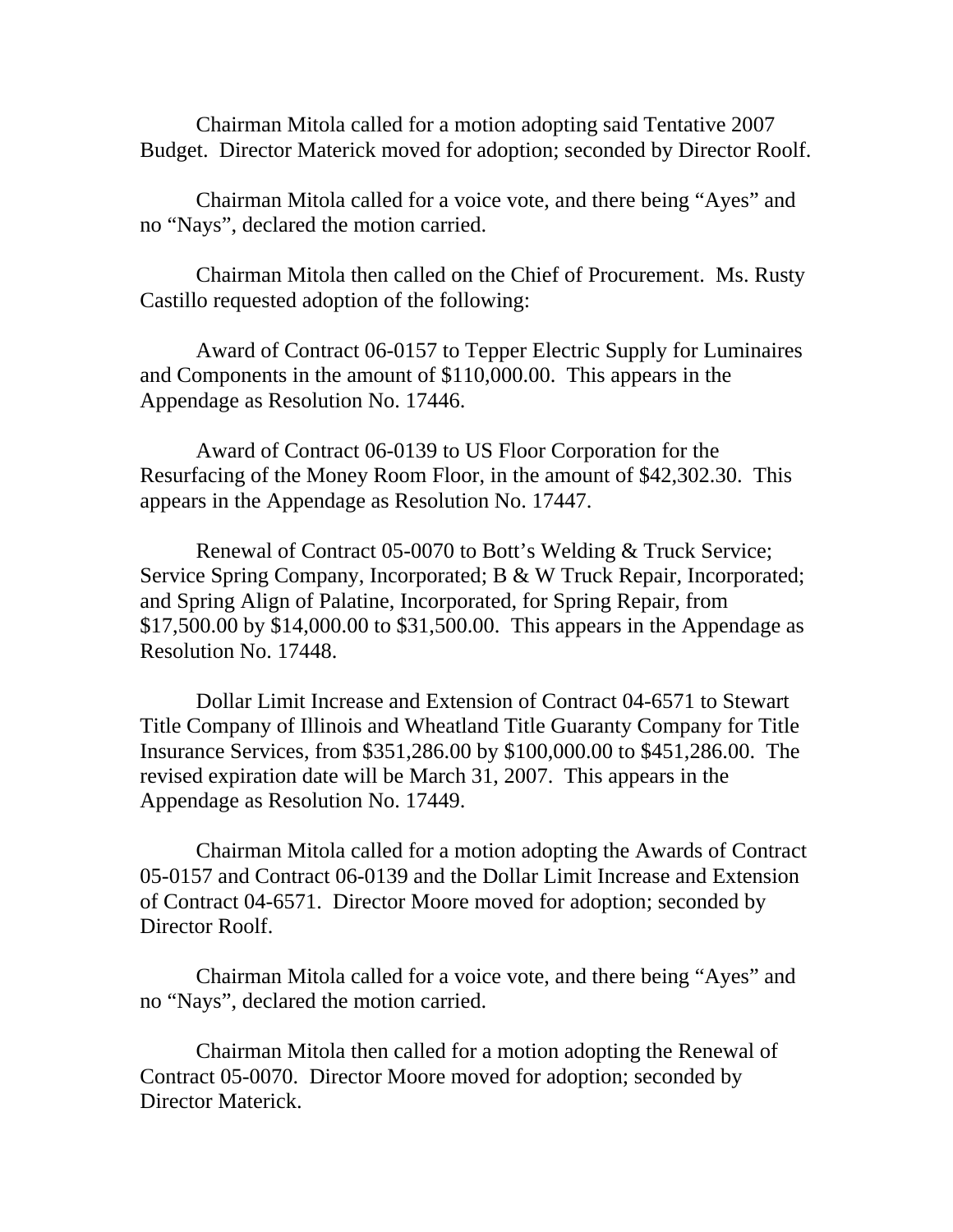Chairman Mitola called for a voice vote, and there being "Ayes" and no "Nays", declared the motion carried. Director Roolf abstained from voting on Contract 05-0070.

Chairman Mitola then called on the Chief Engineer. Mr. Jeff Dailey requested adoption of the following:

Proposal from Burns & McDonnell on Contract I-06-5421 for Design and Construction Management Services on the Tri-State Tollway from Mile Post 40 (Balmoral) to Mile Post 52.9 (Lake Cook Road), in the amount of \$7,827,958.00. This appears in the Appendage as Resolution No. 17450.

Proposal from IE Consultants for Supplemental Design Section Engineering Services on Contract I-05-7513, for the Archer Avenue reconstruction and widening to a five lane cross section from the I-355 Interchange to southwest of the intersection at  $143<sup>rd</sup>$  Street, from \$1,369,701.00 by \$244,966.00 to \$1,614,667.00. This appears in the Appendage as Resolution No. 17451.

Proposal from Teng and Associates for Supplemental Construction Inspection Engineering Services on Contract RR-04-5198 for the Reconstruction and Widening on I-88 from Route 59 to Naperville Road, from \$3,589,819.00 by \$59,800.00 to \$3,649,619.00. This appears in the Appendage as Resolution No. 17452.

Release of Retainage on Contract I-05-5315 to Plote Construction, Inc. in the amount of \$885,125.79 for Open Road Tolling at Plaza 24 (Edens Spur I-94), Plaza 73 (Army Trail Road I-355) and Plaza 89 (Boughton Road I-355). This appears in the Appendage as Resolution No. 17453.

Partial Release of Retainage on Contract I-05-5336 to James McHugh Construction Company, in the amount of \$989,228.71 for Open Road Tolling on the Tri-State Tollway at Plaza 36  $(82<sup>nd</sup> Street)$  and Plaza 39  $(83<sup>rd</sup> Street)$ . This appears in the Appendage as Resolution No. 17454.

Emergency Slab Settlement Repair on the Tri-State Tollway Bensenville Bridge, I-88 Bridge and other locations, to Uretek in the estimated amount of \$250,000.00. This appears in the Appendage as Resolution No. 17455.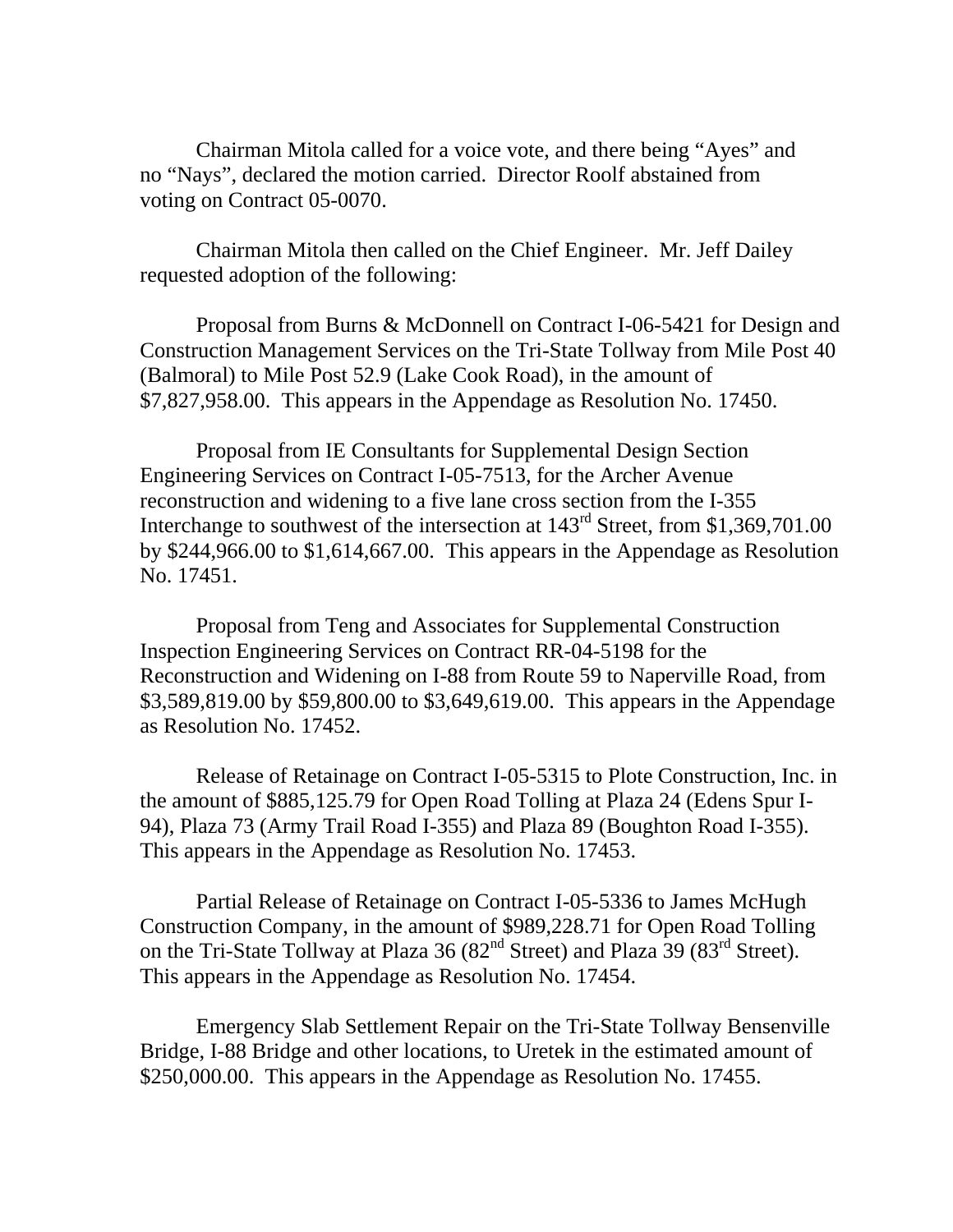Permit EW-06-19 to Painters Union District Council #30 for permission to construct a 12 inch restricted storm water outlet to the Tollway drainage system on the Reagan Memorial Tollway, Mile Post 115.8. Fee will be \$7,500.00. This appears in the Appendage as Resolution No. 17456.

Permit TS-06-20 to Mega Development Group, LLC for permission to install a 24" diameter storm sewer connection to an existing 72" drainage structure located on the Tri-State Tollway at Mile Post 52.2. Fee will be \$7,500.00. This appears in the Appendage as Resolution No. 17456.

Permit TS-06-21 to Midlothian Park District for permission to allow an existing scoreboard to remain in place on the Tri-State Tollway west of Kedzie Avenue, Mile Post 9.0. Fee is not required. This appears in the Appendage as Resolution No. 17456.

Permit TS-06-22 to MCI Metro Access Transmission Services, LLC for permission to install a fiber optic cable crossing under and across the Tri-State Tollway parallel to  $88<sup>th</sup>$  Avenue (Cork Avenue), Mile Post 20.3. Fee will be \$1,000.00. This appears in the Appendage as Resolution No. 17456.

Chairman Mitola called for a motion adopting the resolutions for Contract I-06-5421, Contract I-05-5315 and the above listed Permits. Director Materick moved for adoption; seconded by Director Moore.

Chairman Mitola called for a voice vote, and there being "Ayes" and no "Nays," declared the motion carried. Director Roolf abstained from voting on said items.

Chairman Mitola then called for a motion adopting the resolutions on Contract I-05-7513, Contract RR-04-5198, Contract I-05-5336 and the Emergency Slab Settlement Repair. Director Moore moved for adoption; seconded by Director Roolf.

Chairman Mitola called for a voice vote, and there being "Ayes" and no "Nays", declared the motion carried.

Chairman Mitola then called on the General Counsel. Mr. Tom Bamonte requested adoption of the following: